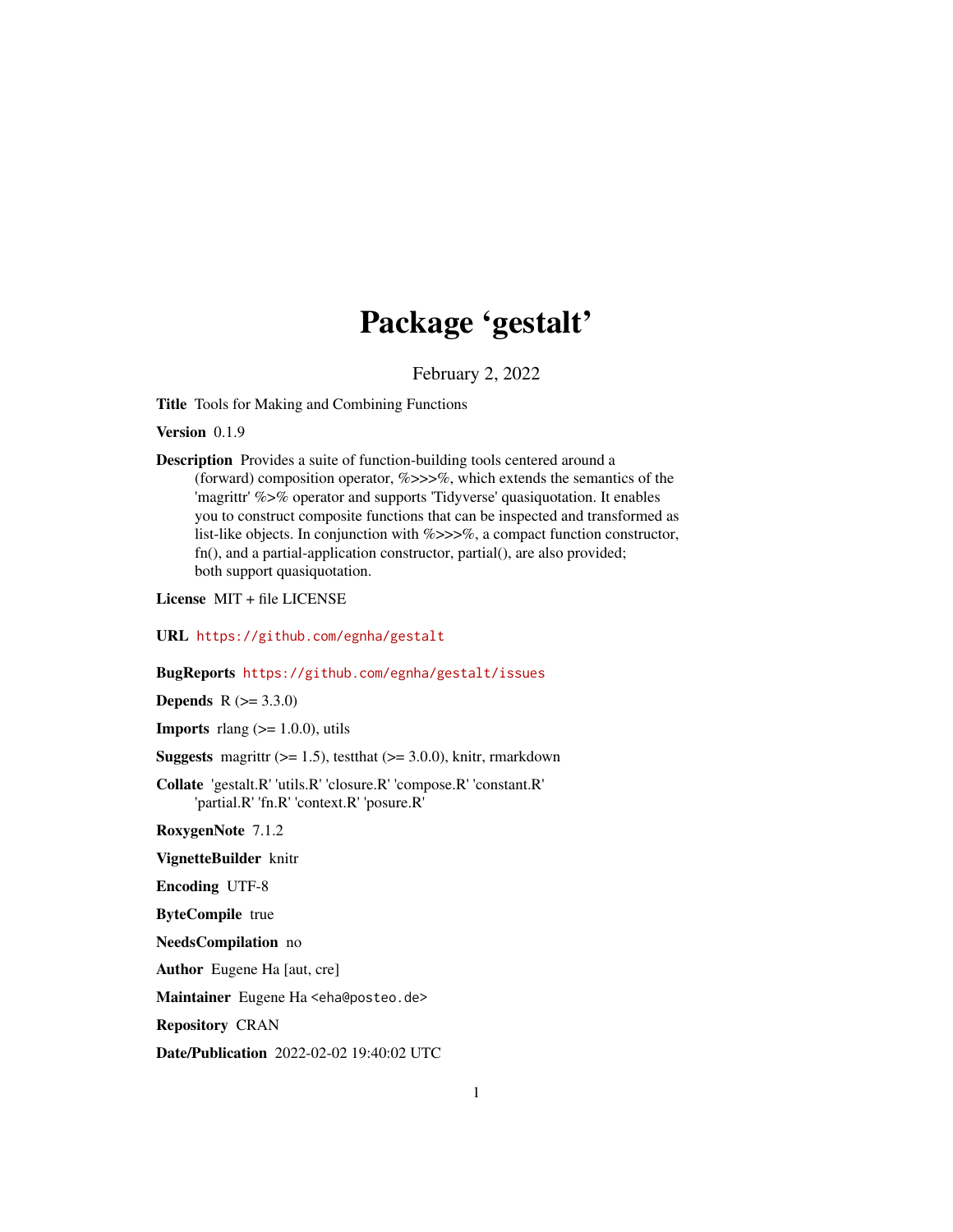### <span id="page-1-0"></span>R topics documented:

| Index |  |  |  |  |  |  |  |  |  |  |  |  |  |  |  |  |  |  |  |  |  |  |  |
|-------|--|--|--|--|--|--|--|--|--|--|--|--|--|--|--|--|--|--|--|--|--|--|--|
|       |  |  |  |  |  |  |  |  |  |  |  |  |  |  |  |  |  |  |  |  |  |  |  |
|       |  |  |  |  |  |  |  |  |  |  |  |  |  |  |  |  |  |  |  |  |  |  |  |
|       |  |  |  |  |  |  |  |  |  |  |  |  |  |  |  |  |  |  |  |  |  |  |  |
|       |  |  |  |  |  |  |  |  |  |  |  |  |  |  |  |  |  |  |  |  |  |  |  |
|       |  |  |  |  |  |  |  |  |  |  |  |  |  |  |  |  |  |  |  |  |  |  |  |
|       |  |  |  |  |  |  |  |  |  |  |  |  |  |  |  |  |  |  |  |  |  |  |  |

<span id="page-1-1"></span>

compose *Compose Functions*

#### <span id="page-1-2"></span>Description

To compose functions,

• Use compose():

```
compose(f, g, h, ...)
```
This makes the function that applies f, *first*, then g, then h, etc. It has the [formals](#page-0-0) of the first function applied (namely f). Thus

```
compose(paste, toupper)
```
is equivalent to the function

```
function(..., sep = " ", collapse = NULL) {
  toupper(paste(..., sep = sep, collapse = collapse))}
```
• Use `%>>>%`:

f %>>>% g %>>>% h %>>>% ...

It comprehends both the semantics of the **[magrittr](https://cran.r-project.org/package=magrittr)** `%>%` operator and [quasiquotation.](#page-0-0) Thus, assuming sep has the value "",

```
sample %>>>% paste(collapse = !!sep)
```
is equivalent to the function

```
function(x, size, replace = FALSE, prob = NULL) {
 paste(sample(x, size, replace, prob), collapse = "")
}
```
Use [as.list\(\)](#page-0-0) to recover the list of composite functions. For example, both

as.list(compose(paste, capitalize = toupper))

```
as.list(paste %>>>% capitalize: toupper)
```
return the (named) list of functions list(paste, capitalize = toupper).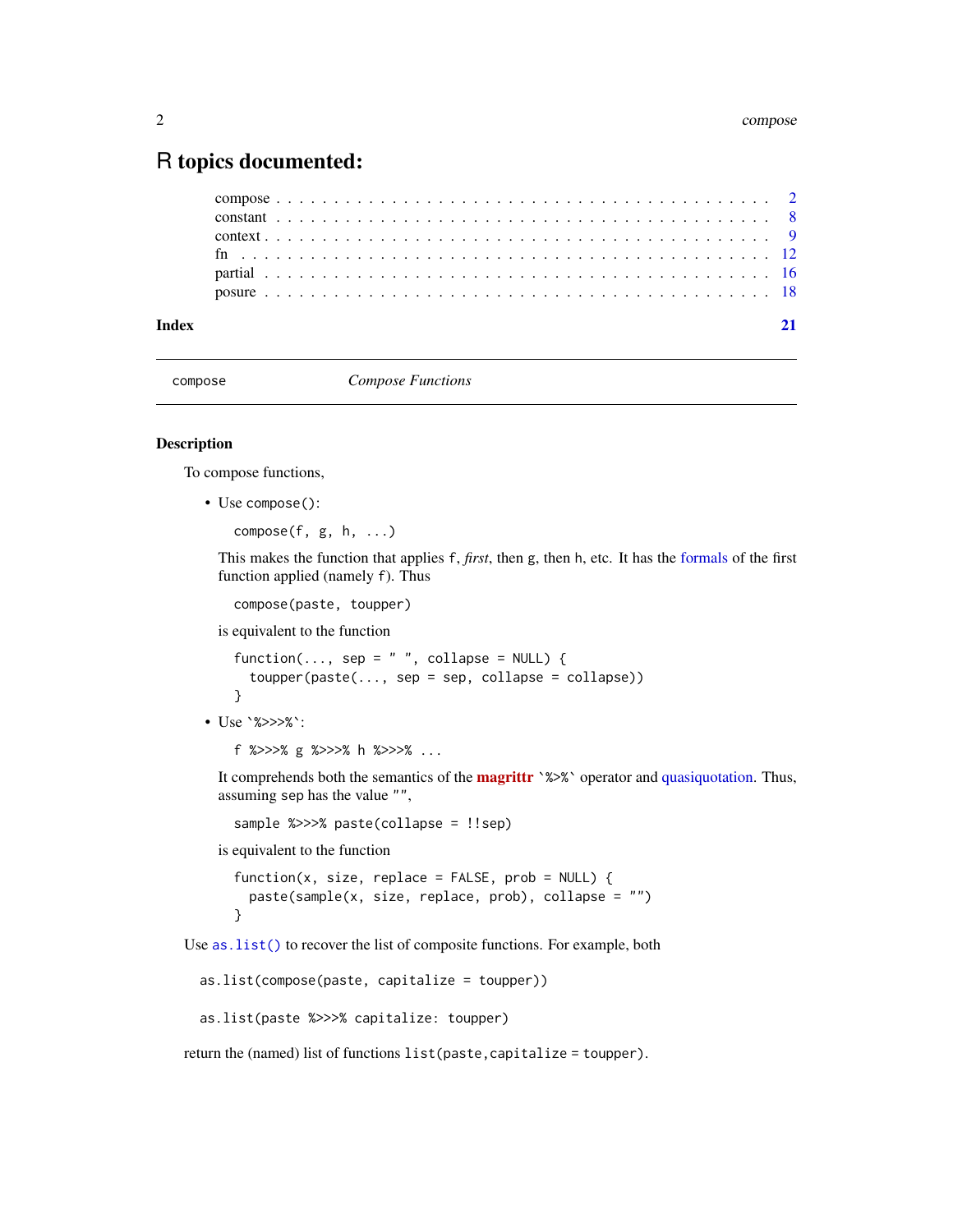#### <span id="page-2-0"></span>compose 3

#### Usage

compose(...)

fst %>>>% snd

#### Arguments

| $\ddots$ . | Functions or lists thereof to compose, in order of application. Lists of functions<br>are automatically spliced in. Unquoting of names, via !! on the left-hand side of<br>$:=$ , and splicing, via $\cdots$ , are supported.                                                                                                                              |
|------------|------------------------------------------------------------------------------------------------------------------------------------------------------------------------------------------------------------------------------------------------------------------------------------------------------------------------------------------------------------|
| fst, snd   | Functions. These may be optionally named using a colon $($ ; $)$ , $e.g., f$ $\gg$ > $>$<br>nm: g names the g-component "nm" (see 'Exceptions to the Interpretation of<br>Calls as Functions'). Quasiquotation and the <b>magrittr</b> '%>%' semantics are<br>supported (see 'Semantics of the Composition Operator', 'Ouasiquotation' and<br>'Examples'). |

#### Value

Function of class CompositeFunction, whose [formals](#page-0-0) are those of the first function applied (as a closure).

#### Semantics of the Composition Operator

The `%>>>%` operator adopts the semantics of the **[magrittr](https://cran.r-project.org/package=magrittr)** `%>%` operator:

1. Bare names are matched to functions: For example, in a composition like

... %>>>% foo %>>>% ...

the 'foo' is matched to the function of that name.

- 2. Function calls are interpreted as a unary function of a point (.): A *call* is interpreted as a *function* (of a point) in one of two ways:
	- If the point matches an argument value, the call is literally interpreted as the body of the function. For example, in the compositions
		- ... %>>>%  $foo(x, .)$  %>>>% ...

... %>>>% foo(x, y = .) %>>>% ... the 'foo(x,.)', resp. 'foo(x,y = .)', is interpreted as the function function(...,  $=$ ..1)  $foo(x, .)$ , resp. function(...,. = ..1)  $foo(x, y = .)$ .

• Otherwise, the call is regarded as implicitly having the point as its first argument before being interpreted as the body of the function. For example, in the compositions ... %>>>% foo(x) %>>>% ...

```
... %>>>% foo(x, y(.)) %>>>% ...
```
the 'foo(x)', resp. 'foo(x,y(.))', is interpreted as the function function(...,. = ..1)  $foo(.,x)$ , resp. function(...,. = ..1)  $foo(.,x,y(.))$ .

3. Expressions  $\{\ldots\}$  are interpreted as a function of a point (.): For example, in a composition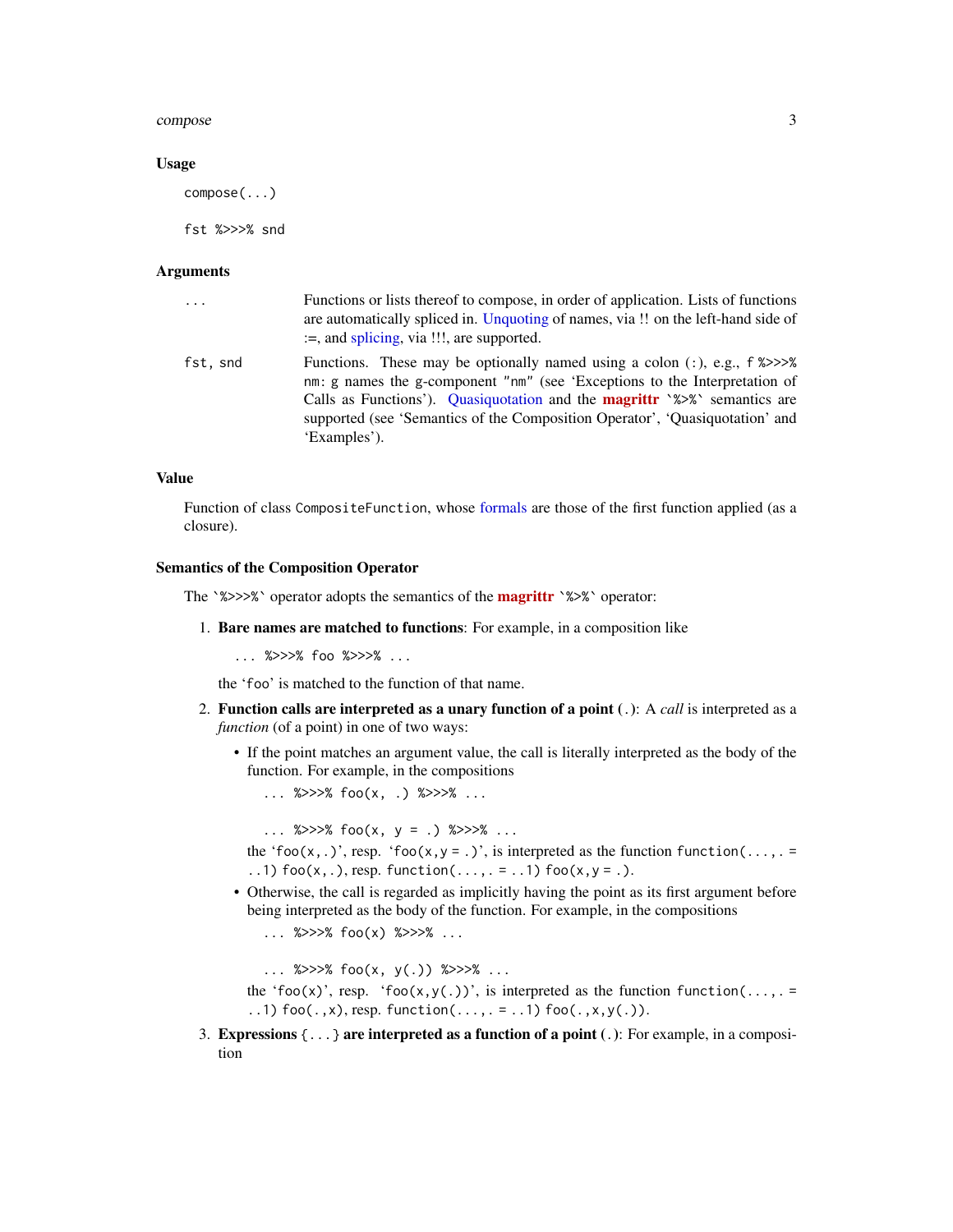```
... %>>>% {
  foo(.)bar(.)
} %>>>% ...
```
the '{foo(.); bar(.)}' is interpreted as the function function(...,  $=$  ..1) {foo(.);  $bar(.)$ .

Curly braces are useful when you need to circumvent `%>>>%`'s usual interpretation of function calls. For example, in a composition

```
... %>>>% {foo(x, y(.))} %>>>% ...
```
the '{ $foo(x,y(.))$ }' is interpreted as the function function(...,. = ..1)  $foo(x,y(.))$ . There is no point as first argument to foo.

Exceptions to the Interpretation of Calls as Functions: As a matter of convenience, some exceptions are made to the above interpretation of calls as functions:

- Parenthesis (() applies grouping. (In R,  $\degree$  ( $\degree$  is indeed a function.) In particular, expressions within parentheses are literally interpreted.
- Colon (:) applies *naming*, according to the syntax '<name>: <function>', where '<function>' is interpreted according to the semantics of `%>>>%`. For example, in

```
... %>>>% aName: foo %>>>% ...
```
the function foo is named "aName".

• [fn\(\)](#page-11-1), namespace operators ('::',','::') and [extractors](#page-0-0) (' $\mathfrak{s}'$ ', '[', '[') are literally interpreted. This allows for list extractors to be applied to composite functions appearing in a `%>>>%` call (see 'Operate on Composite Functions as List-Like Objects'). For example, the compositions

paste %>>>% tolower

paste %>>>% base::tolower

(paste %>>>% toupper)[[1]] %>>>% tolower are equivalent functions.

#### Quasiquotation

The `%>>>%` operator supports Tidyverse [unquoting](#page-0-0) (via !!). Use it to:

• Enforce immutability: For example, by unquoting res in

```
res <- "result"
get_result <- identity %>>>% lapply(`[[`, !!res)
```
you ensure that the function get\_result() always extracts the component named "result", even if the binding res changes its value or is removed altogether.

• Interpret the point (.) in the lexical scope: Even though `%>>>%` interprets '.' as a function argument, you can still reference an object of that name via unquoting. For example,

```
. < - "point"
is_point <- identity %>>>% {. == !!.}
```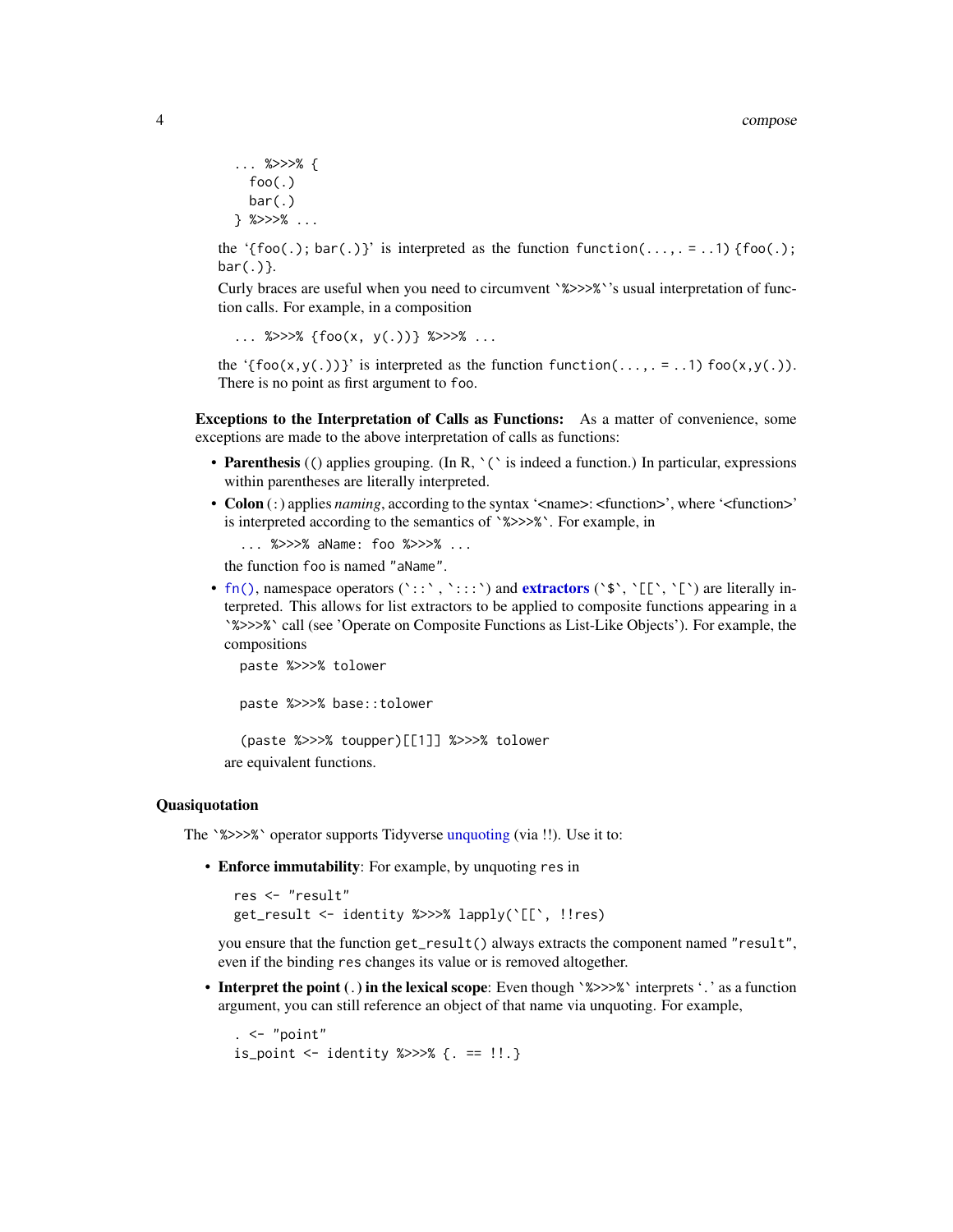#### <span id="page-4-0"></span>compose 55

determines a function that checks for equality with the string "point".

• Name composite functions, programmatically: For example, unquoting nm in

nm <- "aName" ... %>>>% !!nm: foo %>>>% ...

names the 'foo'-component of the resulting composite function "aName".

• Accelerate functions by fixing constant dependencies: For example, presuming the value of the call f() is *constant* and that g is a *pure* function (meaning that its return value depends only on its input), both

```
... %>>>% g(f()) %>>>% ...
```
... %>>>% g(!!f()) %>>>% ...

would be functions yielding the same values. But the first would compute f() anew with each call, whereas the second would simply depend on a fixed, pre-computed value of f().

#### Operate on Composite Functions as List-Like Objects

You can think of a composite function as embodying the (possibly nested) structure of its list of constituent functions. In fact, you can apply familiar index and assignment operations to a composite function, as if it were this list, getting a function in return. This enables you to leverage composite functions as *structured computations*.

Indexing: For instance, the 'sum' in the following composite function

```
f <- abs %>>>% out: (log %>>>% agg: sum)
```
can be [extracted](#page-0-0) in the usual ways:

```
f[[2]][[2]]
f[[c(2, 2)]]
f$out$agg
f[["out"]][["agg"]]
f[["out"]]$agg
f$out[[2]]
```
f[[list("out", 2)]]

The last form of indexing with a mixed list is handy when you need to create an index programmatically.

Additionally, you can excise sub-composite functions with  $[$ , head $()$ , tail $()$ . For example:

- Both  $f[1]$  and head( $f$ , 1) get the 'abs' as a composite function, namely compose(abs)
- f[2:1] reverses the order of the top-level functions to yield

out: (log %>>>% agg: sum) %>>>% abs

• f\$out[c(FALSE,TRUE)] gets the 'sum' as a (named) composite function

Subset Assignment: Similarily, subset assignment works as it does for lists. For instance, you can replace the 'sum' with the identity function: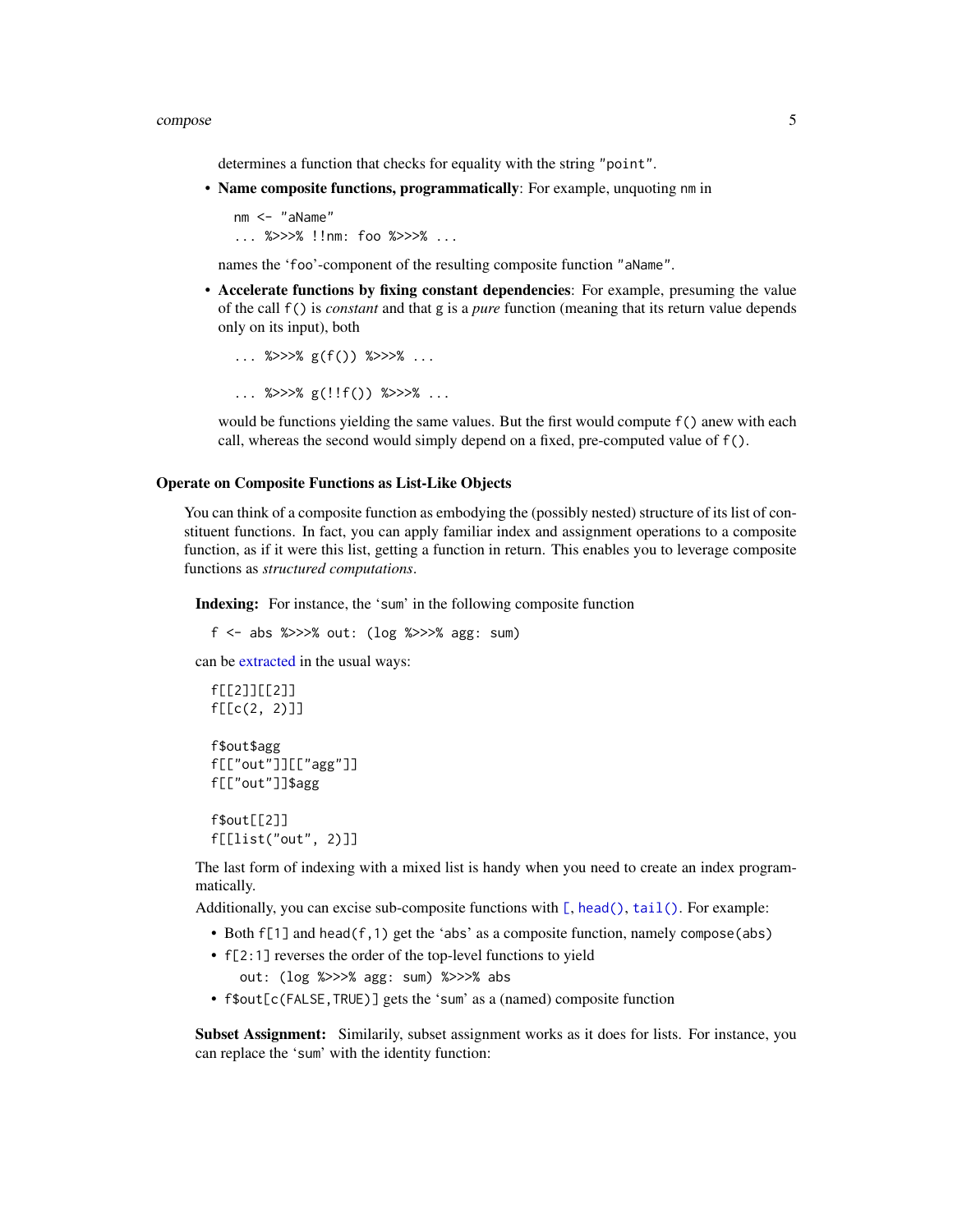```
f[[2]][[2]] <- identity
f$out$agg <- identity
f[["out"]][["agg"]] <- identity
f$out[[2]] <- identity
```
f[[list("out", 2)]] <- identity

Multiple constituent functions can be reassigned using  $\ll$ -. For example

```
f[2] <- list(log)
f['out'] \leftarrow list(log)f[c(FALSE, TRUE)] <- list(log)
```
all replace the second constituent function with log, so that f becomes abs %>>>% log.

Other List Methods: The generic methods [unlist\(\)](#page-0-0), [length\(\)](#page-0-0), [names\(\)](#page-0-0) also apply to composite functions. In conjunction with compose(), you can use unlist() to "flatten" compositions. For example

```
compose(unlist(f, use.names = FALSE))
gives a function that is identical to
  abs %>>>% log %>>>% sum
```
#### Composite Functions Balance Speed and Complexity

The speed of a composite function made by compose() or `%>>>%` (regardless of its nested depth) is on par with a manually constructed *serial* composition. This is because compose() and `%>>>%` are associative, semantically and operationally. For instance, triple compositions,

```
compose(f, g, h)
f %>>>% g %>>>% h
compose(f, compose(g, h))
f %>>>% (g %>>>% h)
compose(compose(f, g), h)
(f %>>>% g) %>>>% h
```
are all implemented as the *same function*. Lists of functions are automatically "flattened" when composed.

Nevertheless, the original nested structure of constituent functions is faithfully recovered by as  $\text{list}()$ . In particular, as. list() and compose() are **mutually invertible**: as. list(compose(fs)) is the same as fs, when fs is a (nested) list of functions. (But note that the names of the list of composite functions is always a character vector; it is never NULL.)

#### See Also

[constant\(\)](#page-7-1); combined with `%>>>%`, this provides a lazy, structured alternative to the **[magrittr](https://cran.r-project.org/package=magrittr)** `%>%` operator.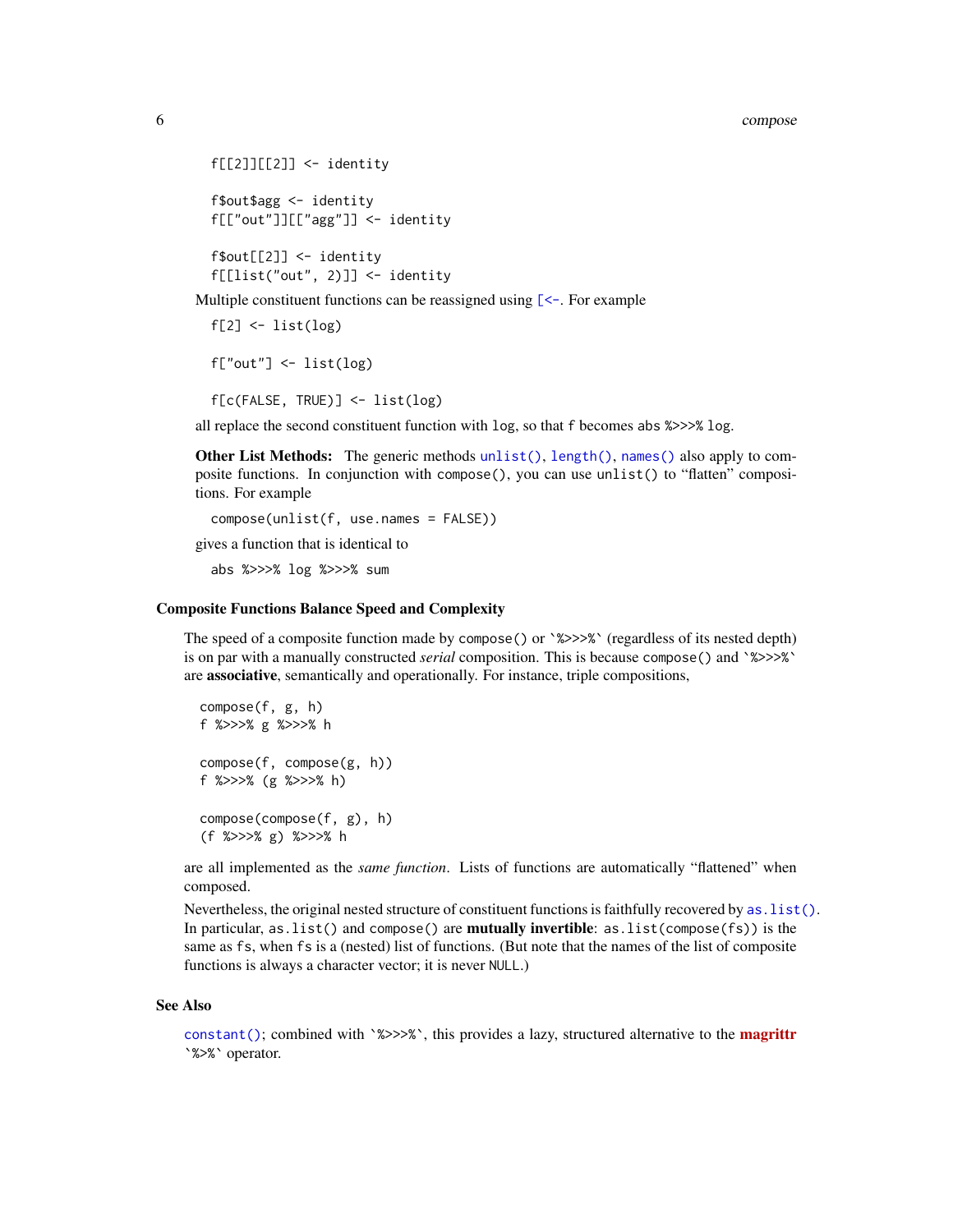#### compose that the compose that the compose  $\sim$  7

```
# Functions are applied in the order in which they are listed
inv \le partial(\langle \cdot \rangle, 1) # reciprocal
f0 <- compose(abs, log, inv)
stopifnot(all.equal(f0(-2), 1 / log(abs(-2))))
# Alternatively, compose using the `%>>>%` operator
f1 <- abs %>>>% log %>>>% {1 / .}
stopifnot(all.equal(f1(-2), f0(-2)))
## Not run:
# Transform a function to a JSON function
library(jsonlite)
# By composing higher-order functions:
jsonify <- {fromJSON %>>>% .} %>>>% {. %>>>% toJSON}
# By directly composing with input/output transformers:
jsonify <-fn(f \sim from JSON %>>> % f %>>> % f %(1)## End(Not run)
# Formals of initial function are preserved
add \leq function(a, b = 0) a + b
stopifnot(identical(formals(compose(add, inv)), formals(add)))
# Compositions can be provided by lists, in several equivalent ways
f2 <- compose(list(abs, log, inv))
f3 <- compose(!!! list(abs, log, inv))
f4 <- compose(abs, list(log, inv))
f5 <- compose(abs, !!! list(log, inv))
stopifnot(
  all.equal(f2, f0), all.equal(f2(-2), f0(-2)),
  all.equal(f3, f0), all.equal(f3(-2), f0(-2)),
  all.equal(f4, f0), all.equal(f4(-2), f0(-2)),
  all.equal(f5, f0), all.equal(f5(-2), f0(-2))
)
# compose() and as.list() are mutally invertible
f6 <- compose(abs, as.list(compose(log, inv)))
stopifnot(
  all.equal(f6, f0), all.equal(f6(-2), f0(-2))
\lambdafs <- list(abs, log, inv)
stopifnot(all.equal(check.attributes = FALSE,
  as.list(compose(fs)), fs,
))
# `%>>>%` supports names, magrittr `%>%` semantics, and quasiquotation
sep \leq - ""
scramble <- shuffle: sample %>>>% paste(collapse = !!sep)
nonsense <- scramble(letters)
stopifnot(
```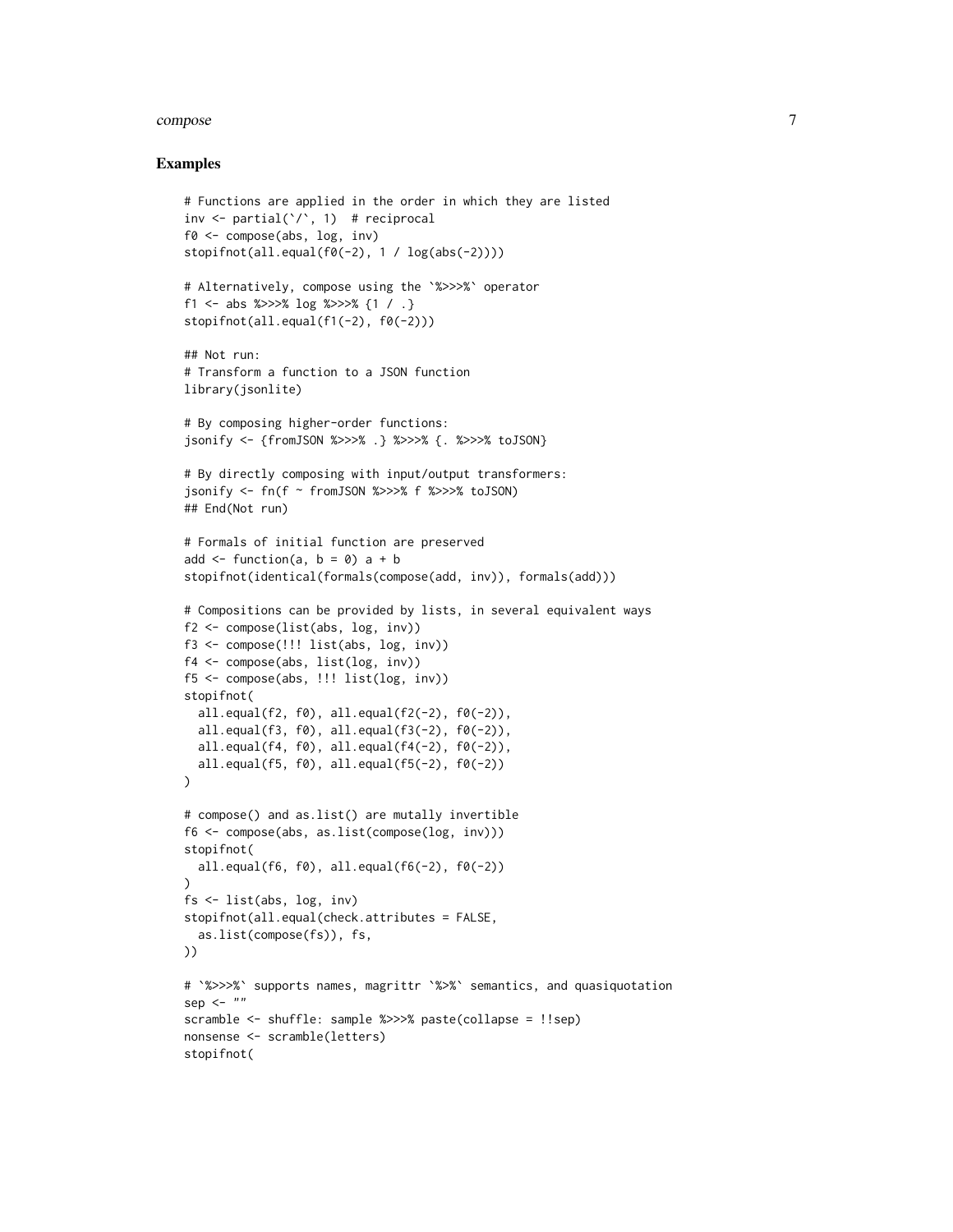<span id="page-7-0"></span>8 constant constant of the constant of the constant of the constant of the constant of the constant of the constant

```
nchar(nonsense) == 26L,
 identical(letters, sort(strsplit(nonsense, sep)[[1]])),
 identical(scramble$shuffle, sample)
)
```
<span id="page-7-1"></span>constant *Values as Functions*

#### Description

A constant is a fixed value that incorporates its very computation. This is none other than a *function* that computes a fixed value when called without arguments. constant() declares such a function as a bona fide constant by transforming it to a function that caches the value of its void call (i.e., constant() [memoizes](https://en.wikipedia.org/wiki/Memoization) void functions).

Combine [%>>>%](#page-1-1) with constant() for a *lazy*, *structured* alternative to the [magrittr](https://cran.r-project.org/package=magrittr) `%>%` operator (see 'Examples').

#### Usage

constant(f)

variable(f)

#### Arguments

f Function, or symbol or name (string) thereof, that can be called without arguments. (NB: constant() itself does not check whether f() is indeed a valid call.)

#### Value

constant() yields a function without formal arguments that returns the (cached, visibility-preserving) value of the void call f().

variable() is the inverse transformation of constant(): it recovers the underlying (uncached) function of a constant function.

#### See Also

[%>>>%](#page-1-1)

```
# Function with a constant return value
val <- {message("Computing from scratch"); mtcars} %>>>%
 split(.$cyl) %>>>%
 lapply(function(data) lm(mpg ~ wt, data)) %>>>%
 lapply(summary) %>>>%
```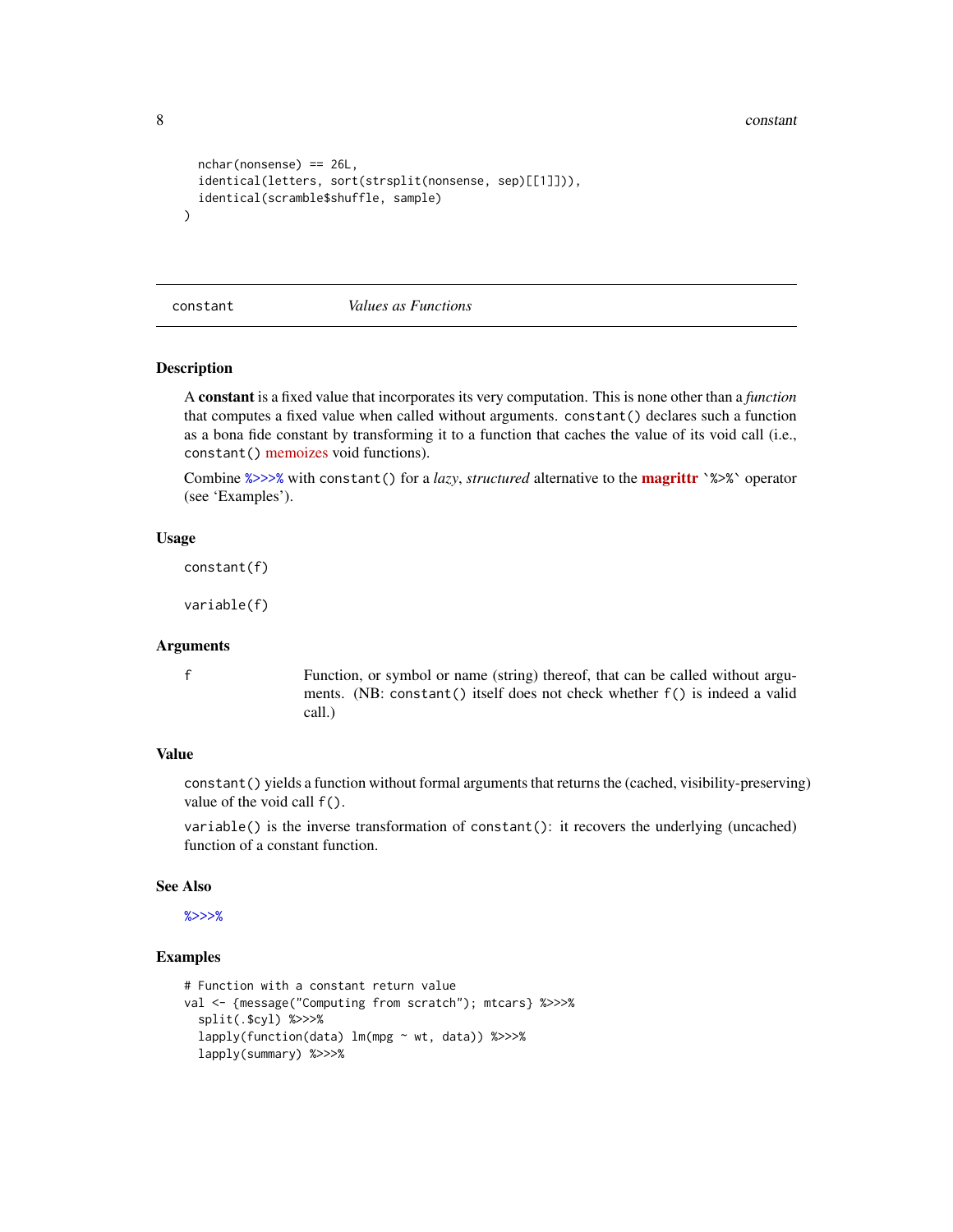#### <span id="page-8-0"></span>context 9

```
sapply(`[[`, "r.squared")
# With every invocation, `val()` is computed anew:
val()
val()
# Declaring `val` as a constant ensures that its value is computed only once.
# On subsequent calls, the computed value is simply fetched:
const <- constant(val)
const()
const()
# As values, `val()` and `const()` are identical. But `const()`, moreover,
# has structure, namely the function `const`:
const
# For instance, you can inspect the intermediate summaries:
head(const, -1)()# Which can itself be a constant:
summ <- constant(head(const, -1))
summ()
summ()
## Not run:
# Think of `%>>>%` combined with `constant()` as a lazy, structured
# alternative to the magrittr `%>%` operator.
library(magrittr)
val2 <- mtcars %>%
  split(.$cyl) %>%
  lapply(function(data) lm(mpg ~ wt, data)) %>%
  lapply(summary) %>%
  sapply(`[[`, "r.squared")
# 'val2' and 'const()' are identical values. But whereas 'val2' is computed
# immediately and carries no structure, `const` embodies the process that
# produces its value, and allows you to defer its realization to the
# invocation `const()`.
stopifnot(identical(val2, const()))
## End(Not run)
# Use `variable()` to recover the original (\dQuote{variable}) function
val_var <- variable(const)
stopifnot(identical(val_var, val))
val_var()
val_var()
```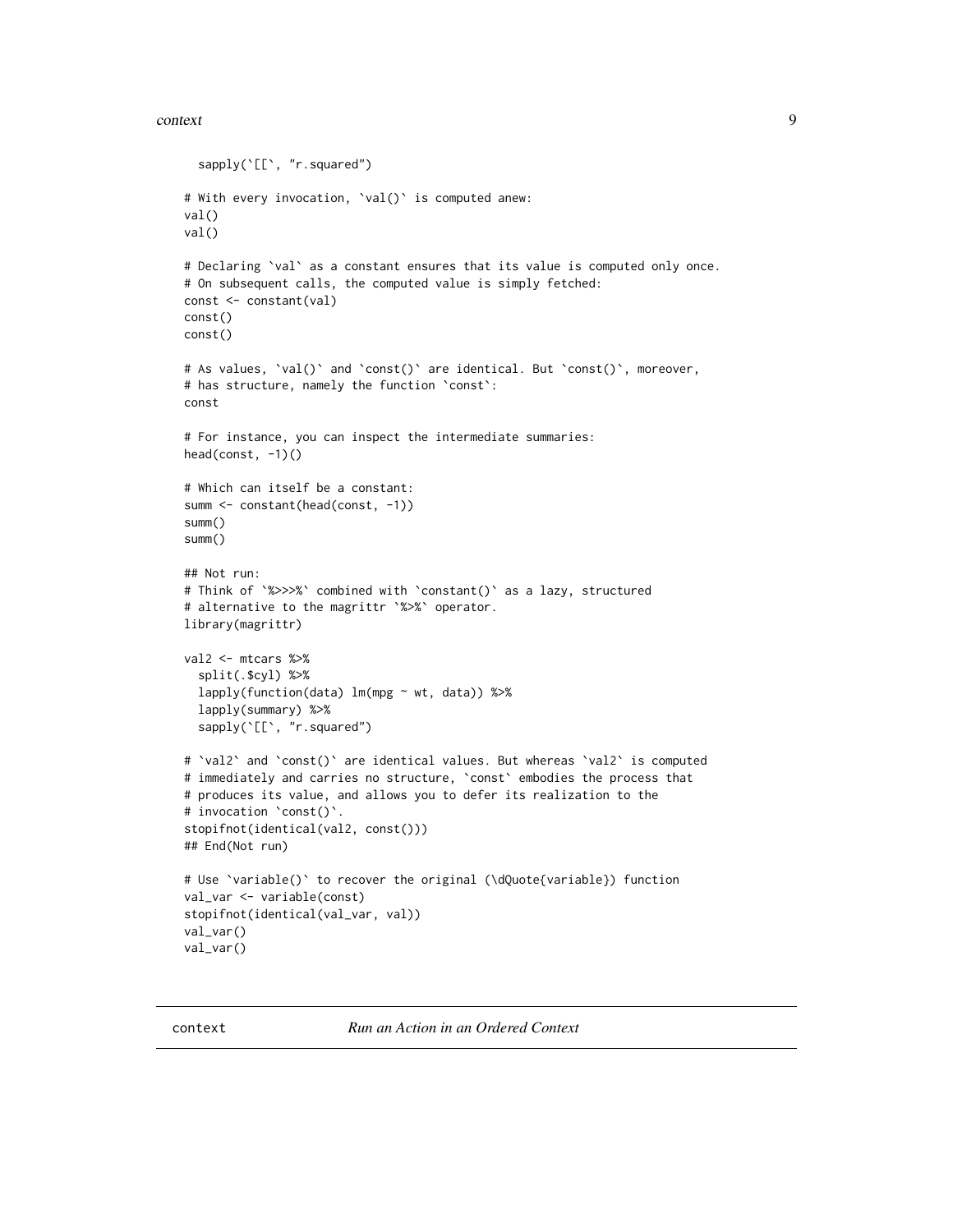#### <span id="page-9-0"></span>Description

Programming in R typically involves:

- 1. Making a context: assigning values to names.
- 2. Performing an action: evaluating an expression relative to a context.

let() and run() enable you to treat these procedures as reusable, *composable* components.

• let() makes a context: it *lazily* binds a sequence of ordered named expressions to a child of a given environment (by default, the current one).

For instance, in an environment env where z is in scope,

$$
let(env, x = 1, y = x + 2, z = x * y * z)
$$

is equivalent to calling

```
local({
  x \le -1y \le -x + 2z \leq x * y * zenvironment()
})
```
except let() binds the named expressions lazily (as [promises\)](#page-0-0) and comprehends tidyverse [quasiquotation.](#page-0-0)

• run() performs an **action**: it evaluates an expression relative to an environment (by default, the current one) and, optionally, a sequence of *lazily evaluated* ordered named expressions. For instance, in an environment env where x is in scope,

run(env,  $x + y + z$ ,  $y = x + 2$ ,  $z = x * y * z$ )

is equivalent to calling

```
local({
  y \le -x + 2z \le x * y * zx + y + z})
```
except run(), like let(), binds y and z lazily and comprehends quasiquotation.

#### Usage

```
let('_data' = parent-frame(), ...)
```

```
run('_data' = parent.frame(), '_expr', \ldots)
```
#### Arguments

\_data Context of named values, namely an environment, list or data frame; if a list or data frame, it is interpreted as an environment (like the envir argument of  $eval()$ ).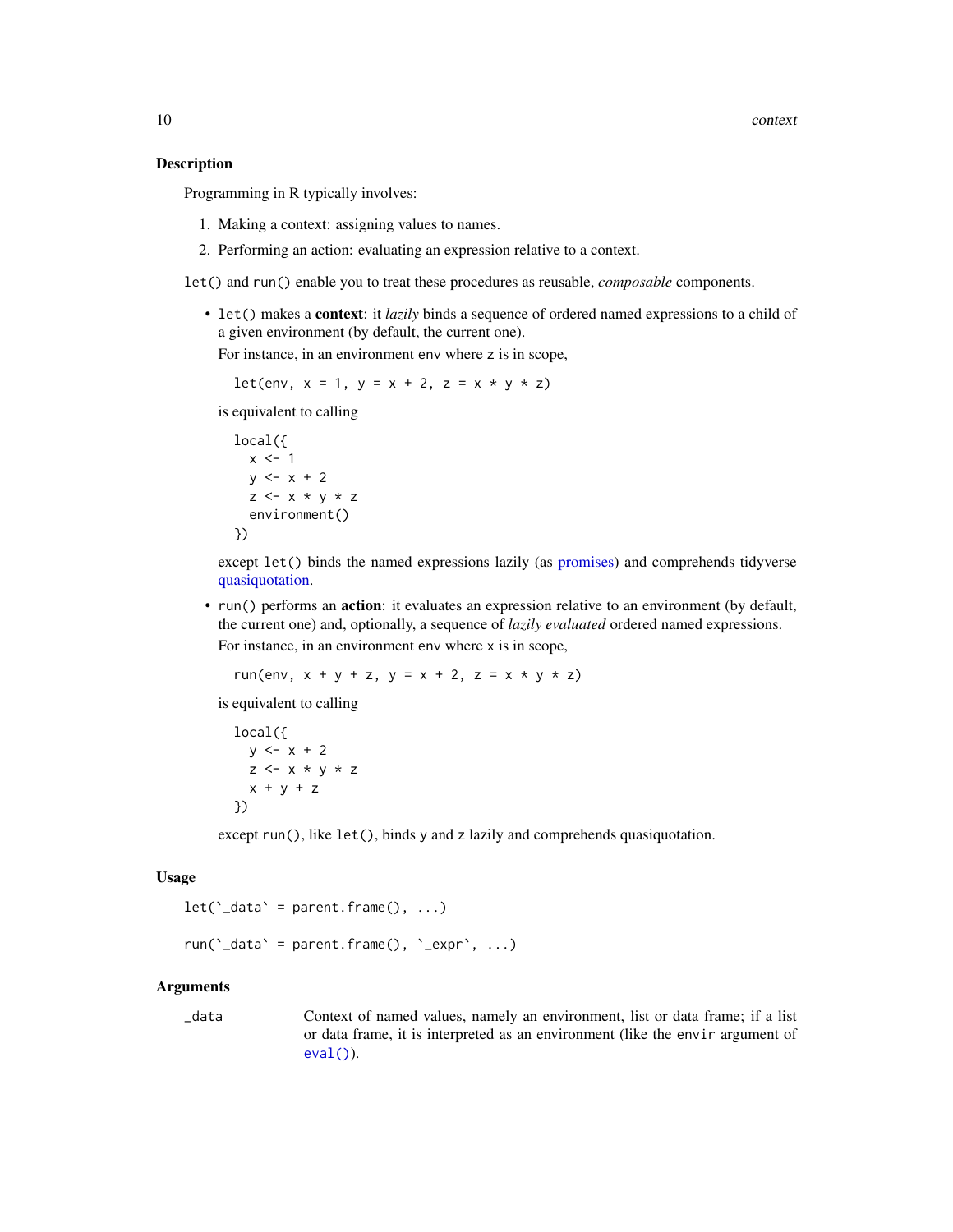#### <span id="page-10-0"></span>context 11

| $\cdot$ $\cdot$ $\cdot$       | Named expressions. An expression looks up values to the left of it, and takes |
|-------------------------------|-------------------------------------------------------------------------------|
|                               | precedence over those in '_data'. Quasiquotation of names and expressions is  |
|                               | supported (see 'Examples').                                                   |
| $^{\prime}$ _expr $^{\prime}$ | Expression to evaluate ("run"). Quasiquotation is supported.                  |

#### Value

run() returns the evaluation of  $\text{`}_\text{expr}$  in the combined environment of  $\text{`}_\text{data}`$  and ....

let() returns an environment where the bindings in ... are in scope, as [promises,](#page-0-0) as if they were assigned from left to right in a child of the environment defined by `\_data`.

#### Composing Contexts

Contexts, as made by let(), have an advantage over ordinary local assignments because contexts are both lazy and composable. Like assignments, the order of named expressions in a context is significant.

For example, you can string together contexts to make larger ones:

```
foo \leqlet(a = ., b = a + 2) %>>>%
  let(c = a + b) % \gg >>\%run(a + b + c)
foo(1)
#> [1] 8
```
Earlier bindings can be overriden by later ones:

```
bar <-
  foo[1:2] %>>>% # Collect the contexts of 'foo()'
  let(c = c - 1) %>>>% # Override 'c'
  run(a + b + c)
bar(1)#> [1] 7
```
Bindings are [promises;](#page-0-0) they are only evaluated on demand:

 $run(left(x = a_big_expense(), y = "avoid a big expense"), y)$ #> [1] "avoid a big expense"

#### Remark

"Contexts" as described here should not be confused with "contexts" in [R's internal mechanism.](https://cran.r-project.org/doc/manuals/r-release/R-ints.html#Contexts)

#### See Also

[with\(\)](#page-0-0) is like run(), but more limited because it doesn't support quasiquotation or provide a means to override local bindings.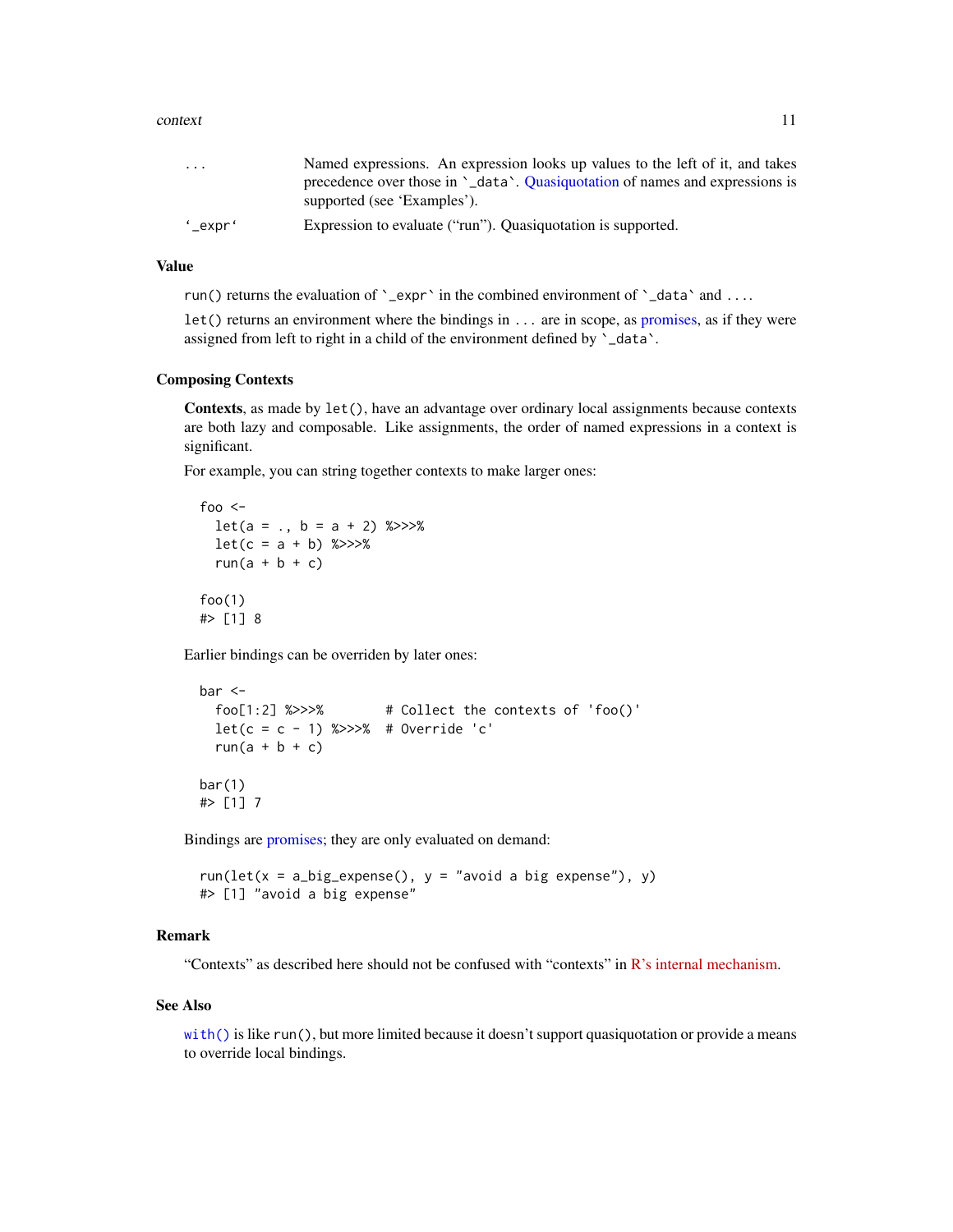#### Examples

```
# Miles-per-gallon of big cars
mtcars$mpg[mtcars$cyl == 8 & mtcars$disp > 350]run(mtcars, mpg[cyl == 8 & disp > 350])
run(mtcars, mpg[big_cars], big_cars = cyl == 8 & disp > 350)
# 'let()' makes a reusable local context for big cars
cars \leq let(mtcars, big = cyl == 8 & disp > 350)
eval(quote(mpg[big]), cars) # Quoting restricts name lookup to 'cars'
run(cars, mpg[big]) # The same, but shorter and more transparent
run(cars, wt[big])
mtcars$wt[mtcars$cyl == 8 & mtcars$disp > 350]
# Precedence of names is from right to left ("bottom-up"):
a < -1000run(\text{`-expr'} = a + b, a = 1, b = a + 2) # 4: all references are local
run(list(a = 1), a + b, b = a + 2) \qquad # 4: 'b' references local 'a' run(let(a = 1, b = a + 2), a + b) \qquad # 4: 'b' references local 'a'
run(let(a = 1, b = a + 2), a + b)
run(let(a = 1, b = a + 2), a + b, a = 0) # 3: latter 'a' takes precedence
run(list(a = 1, b = a + 2), a + b) \# 1003: 'b' references global 'a'
# Bound expressions are lazily evaluated: no error unless 'x' is referenced
run('_expr' = "S'all good, man.", x = stop("!"))
run(left(x = stop("!")), "S'all good, man.")let(x = stop("!")) # Environment binding 'x'
try(\text{let}(x = stop("!"))$x) # Error: !
# Quasiquotation is supported
a < -1run(let(a = 2), a + !!a) \Rightarrow #> [1] 3
run(let(a = 1 + !!a, b = a), c(a, b)) \# > [1] 2 2
```
<span id="page-11-1"></span>fn *Function Declarations with Quasiquotation*

#### **Description**

fn() enables you to create (anonymous) functions, of arbitrary call signature. Use it in place of the usual [function\(\)](#page-0-0) invocation whenever you want to:

• Be concise: The function declarations

fn(x,  $y = 1 - x + y$ ) function(x,  $y = 1$ )  $x + y$ are equivalent.

<span id="page-11-0"></span> $12$  fn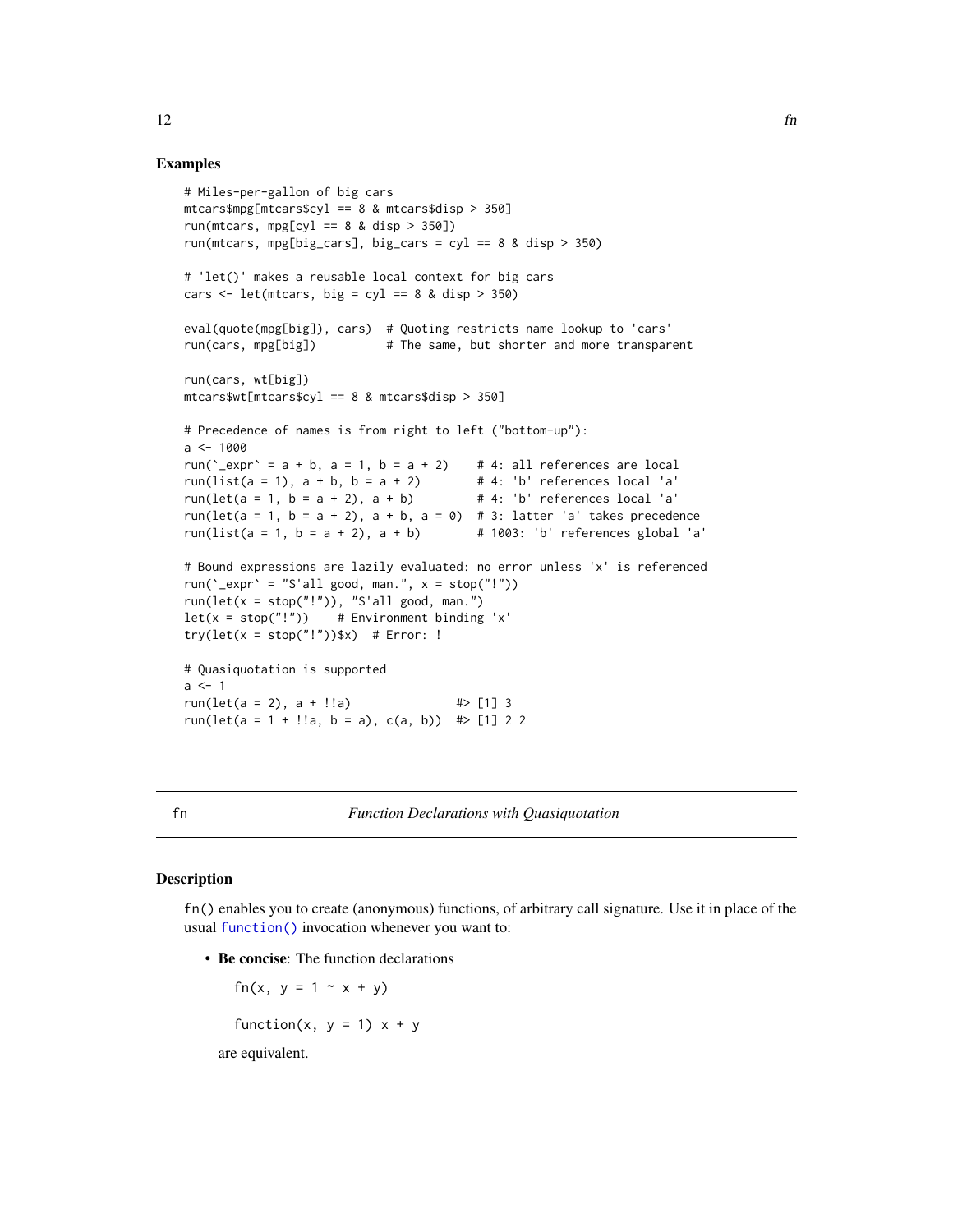<span id="page-12-0"></span>• Enforce immutability: By enabling Tidyverse [quasiquotation,](#page-0-0) fn() allows you to "burn in" values at the point of function creation. This guards against changes in a function's enclosing environment. (See 'Use Unquoting to Make Robust Functions'.)

fn\_() is a variant of fn() that does *not* comprehend quasiquotation. It is useful when you want unquoting (`!!`) or splicing (`!!!`) operators in the function body to be literally interpreted, rather than immediately invoked. (See 'Quasiquotation' for a complementary way to literally interpret unquoting and splicing operators in fn().)

#### Usage

 $fn(...,. . . env = parent . frame())$  $fn_{-}(\ldots, \ldots)$  ..env = parent.frame())

#### Arguments

| $\cdot$ $\cdot$ $\cdot$ | Function declaration, which supports quasiquotation.                                       |
|-------------------------|--------------------------------------------------------------------------------------------|
| . . env                 | Environment in which to create the function ( <i>i.e., the function</i> 's enclosing envi- |
|                         | ronment).                                                                                  |

#### Value

A function whose enclosing environment is ..env.

#### Function Declarations

A **function declaration** is an expression that specifies a function's arguments and body, as a comma-separated expression of the form

```
arg1, arg2, \ldots, argN \sim body
```
or

```
arg1, arg2, ..., argN, ~body
```
(Note in the second form that the body is a one-sided formula. This distinction is relevant for argument [splicing,](#page-0-0) see 'Quasiquotation'.)

- To the left of  $\sim$ , you write a conventional function-argument declaration, just as in function(<arguments>): each of arg1,  $\arg 1, \arg 2, \dots$ ,  $\arg N$  is either a bare argument (e.g., x or  $\dots$ ) or an argument with default value (e.g.,  $x = 1$ ).
- To the right of  $\sim$ , you write the function body, i.e., an expression of the arguments.

#### Quasiquotation

All parts of a function declaration support Tidyverse [quasiquotation:](#page-0-0)

• To unquote values (of arguments or parts of the body), use !!: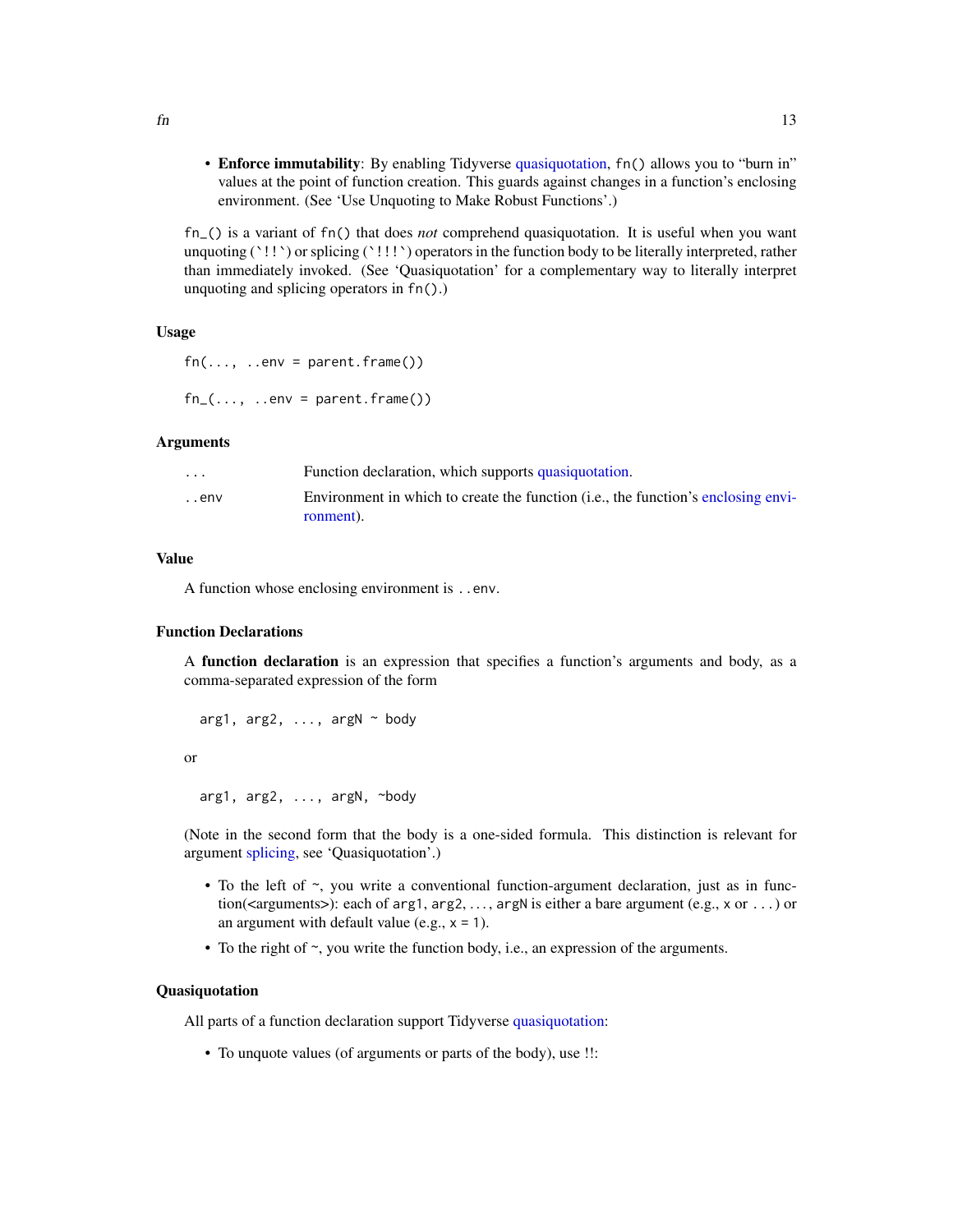$z \leq -\emptyset$ fn(x,  $y = 1!z - x + y$ ) fn( $x \sim x >$ !!z)

• To unquote argument names (with default value), use := (definition operator):

arg  $\leftarrow$  "y" fn(x,  $!$ larg  $:= 0 \sim x + 1$ !as.name(arg))

• To splice in a (formal) list of arguments, use !!!:

# NB: Body is a one-sided formula fn(!!!alist(x,  $y = 0$ ),  $\sim x + y$ )

Splicing allows you to treat a complete function declaration as a unit:

soma  $\leq$  alist(x,  $y = 0$ ,  $\leq$  x + y) fn(!!!soma)

• To write literal unquoting operators, use QUQ(), QUQS(), which read as "quoted unquoting," "quoted unquote-splicing," resp. (cf. fn\_()):

```
library(dplyr)
my_summarise \leq -fn(df, ... ~ {
  groups \leq - quos(...)df %>%
    group_by(QUQS(groups)) %>%
    summarise(a = mean(a))})
```
(Source: [Programming with dplyr\)](https://dplyr.tidyverse.org/articles/programming.html)

#### Use Unquoting to Make Robust Functions

Functions in R are generally [impure,](https://en.wikipedia.org/wiki/Pure_function) i.e., the return value of a function will *not* in general be determined by the value of its inputs alone. This is because, by design, a function may depend on objects in its [lexical scope,](https://adv-r.hadley.nz/functions.html#lexical-scoping) and these objects may mutate between function calls. Normally this isn't a hazard.

However, if you are working interactively and sourcing files into the global environment, or using a notebook interface like [Jupyter](https://jupyter.org) or [R Notebook,](https://bookdown.org/yihui/rmarkdown/notebook.html) it can be tricky to ensure that you haven't unwittingly mutated an object that an earlier function depends upon.

You can use unquoting to guard against such mutations.

Example: Consider the following function:

 $a \leq -1$ foo  $\leq$  function(x)  $x + a$ 

What is the value of  $foo(1)$ ? It is not necessarily 2, because the value of a may have changed between the *creation* of foo() and the *calling* of foo(1):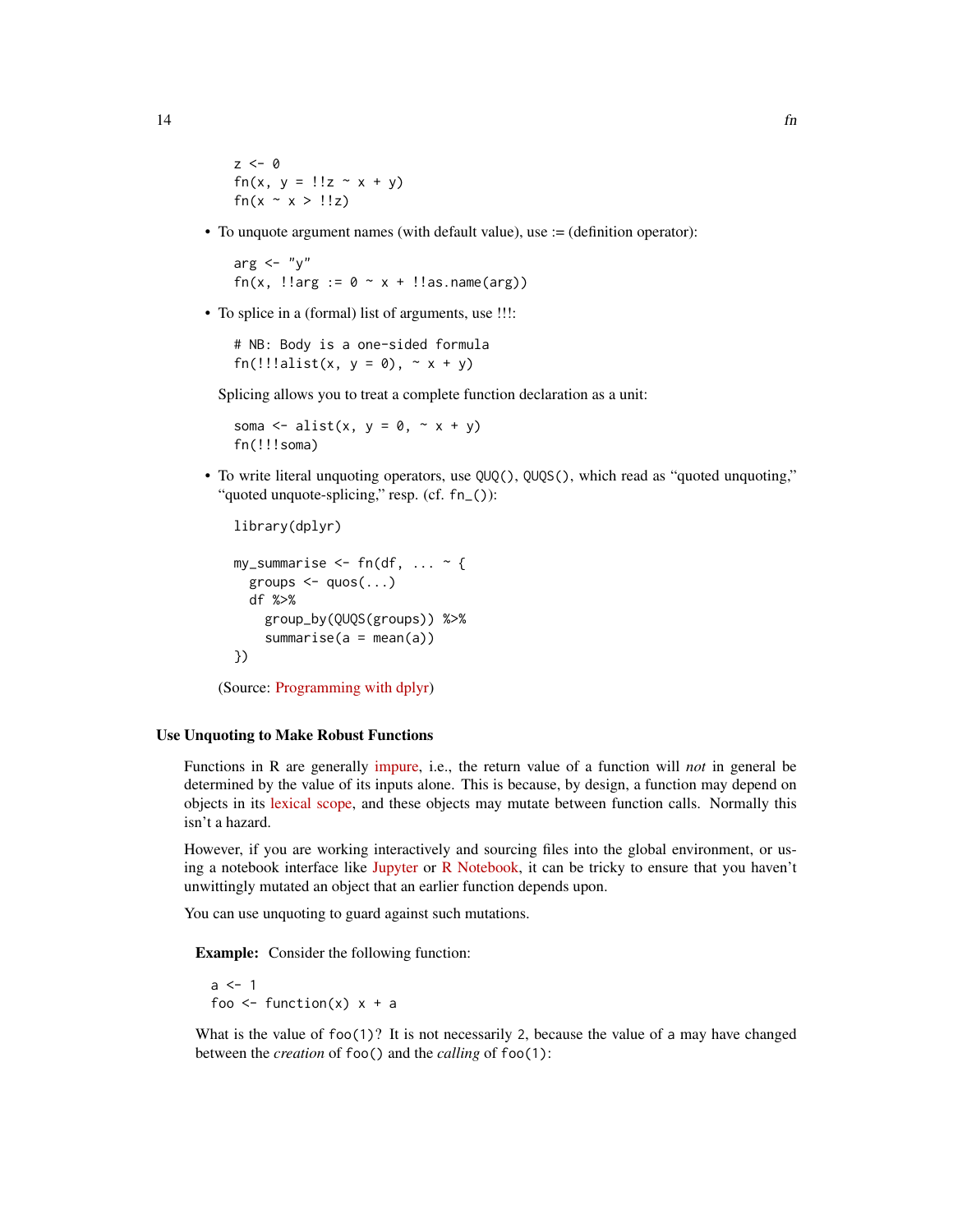```
foo(1) #> [1] 2
a \leftarrow \emptysetfoo(1) #> [1] 1
```
In other words, foo() is impure because the value of foo(x) depends not only on the value of x but also on the *externally mutable* value of a.

With  $fn()$ , you can unquote a to "burn in" its value at the point of creation:

```
a \leq -1foo <- fn(x \sim x + !!a)
```
Now foo() is a pure function, unaffected by changes to a in the lexical scope:

```
foo(1) #> [1] 2
a \leq -\emptysetfoo(1) #> [1] 2
```

```
fn(x \sim x + 1)fn(x, y \sim x + y)
fn(x, y = 2 - x + y)
fn(x, y = 1, ... \sim \log(x + y, ...))
# to specify '...' in the middle, write '... = '
fn(x, ... = , y \sim \log(x + y, ...))
# use one-sided formula for constant functions or commands
fn(\sim NA)fn(~ message("!"))
# unquoting is supported (using `!!` from rlang)
zero <- 0
fn(x = !!zero ~ x > !!zero)
# formals and function bodies can also be spliced in
f \leftarrow function(x, y) x + yg \leftarrow function(y, x, \ldots) x - yfrankenstein \leq fn(!!!formals(f), \sim !!body(g))
stopifnot(identical(frankenstein, function(x, y) x - y))
# mixing unquoting and literal unquoting is possible
# (Assume dplyr is available, which provides group_by() and `%>%`.)
summariser <- quote(mean)
my_summarise \leq fn(df, ... \sim {
  groups \leq - quos(...)df %>%
    group_by(QUQS(groups)) %>% # literal unquote-splice
    summarise(a = `!!`(summariser)(a)) # substitute `mean`
```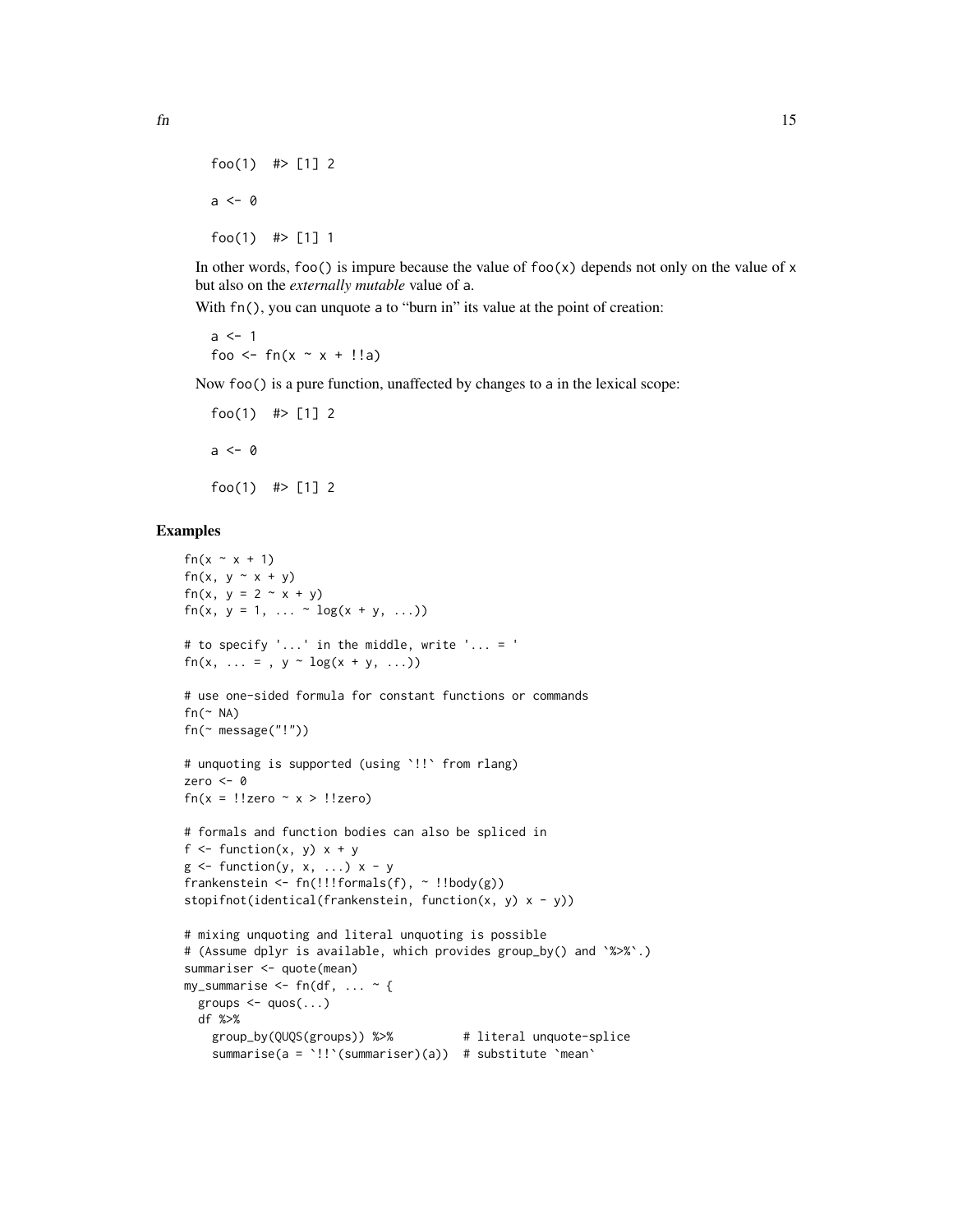#### }) my\_summarise

```
# Use fn_() with fn() as a concise way to force ("pin down") bindings
# For example, the 'x' is immutable in the function produced by call_upon():
call_upon <- fn_{(x \sim fn(f \sim f(!!x)))sapply(list(sin, cos), call\_upon(0)) # [1] 0 1# Return-value checking, as a functional transformation
enforce <- fn_(condition ~
 fn(x \sim {
    stopifnot(!!substitute(condition))
    x
 })
\mathcal{L}no_nan <- enforce(!is.nan(x))
log\_strict \leftarrow fn(x \sim no\_nan(log(x)))log_strict(2) # [1] 0.6931472
try(log_strict(-1)) # Error: !is.nan(x) is not TRUE
```
<span id="page-15-1"></span>partial *Fix a Number of Arguments to a Function*

#### Description

partial() enables [partial application:](https://en.wikipedia.org/wiki/Partial_application) given a function, it fixes the value of selected arguments to produce a function of the remaining arguments.

departial() "inverts" the application of partial() by returning the original function.

#### Usage

```
partial(..f, ...)
```
departial(..f)

#### Arguments

| . . f                   | Function.                                                                    |
|-------------------------|------------------------------------------------------------------------------|
| $\cdot$ $\cdot$ $\cdot$ | Argument values of f to fix, specified by name or position. Captured as quo- |
|                         | sures. Unquoting and splicing are supported (see 'Examples').                |

#### Details

Even while partial () truncates formals, it remains compatible with functions that use [missing\(\)](#page-0-0) to test whether a specified argument was supplied in a call. For example, draw3 <-partial(sample, size = 3) works as a function that randomly draws three elements, even though sample() invokes missing(size) and draw3() has signature function  $(x,$  replace = FALSE, prob = NULL).

<span id="page-15-0"></span>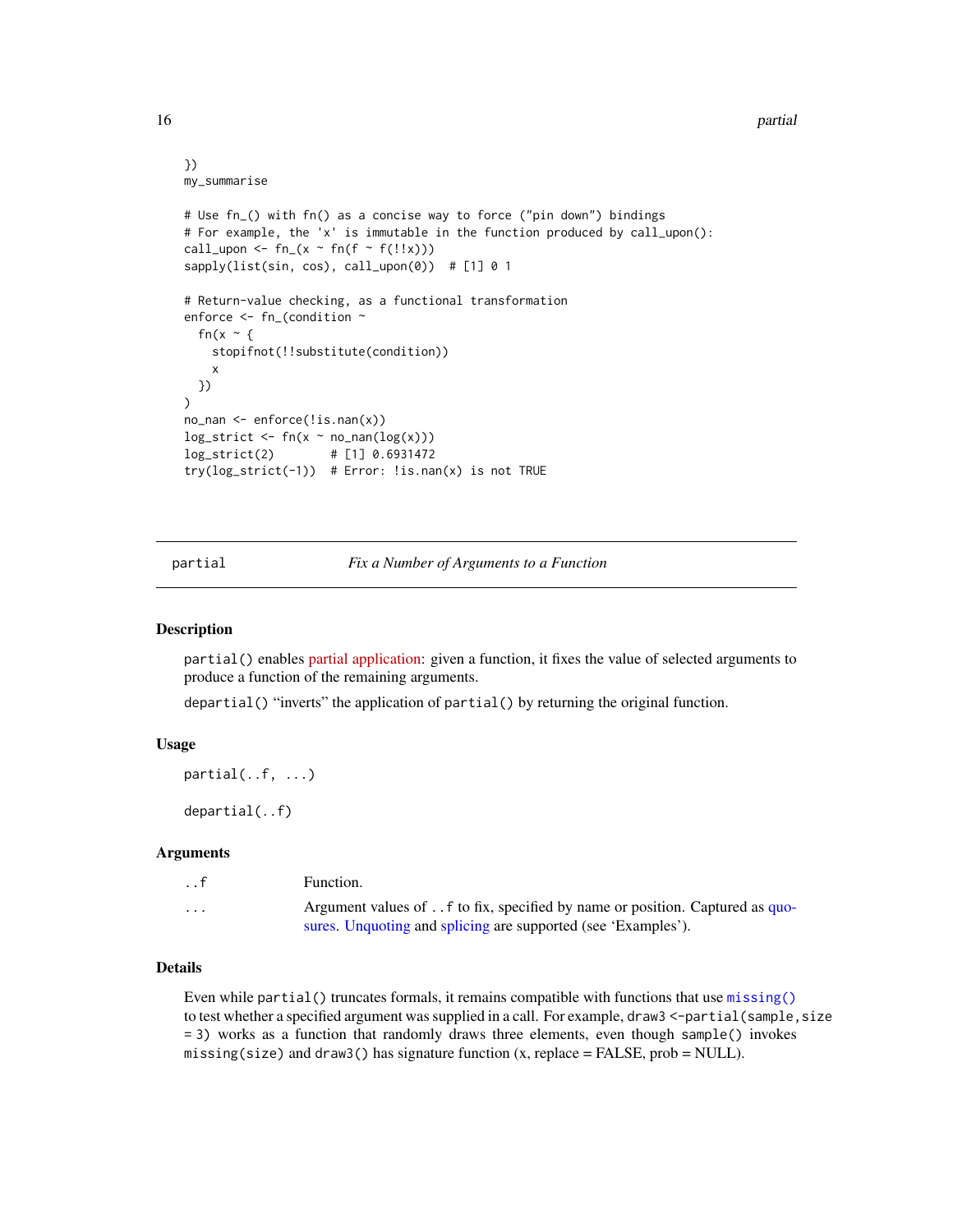#### <span id="page-16-0"></span>partial the contract of the contract of the contract of the contract of the contract of the contract of the contract of the contract of the contract of the contract of the contract of the contract of the contract of the co

Because partially applied functions call the original function in an ad hoc environment, impure functions that depend on the calling context as a *value*, rather than as a lexical scope, may not be amenable to partial(). For example, partial(ls,all.names = TRUE)() is not equivalent to  $ls(all.name = TRUE)$ , because  $ls()$  inspects the calling environment to produce its value, whereas partial(ls,all.names = TRUE)() calls  $ls(all.name = TRUE)$  from an (ephemeral) execution environment.

#### Value

partial() returns a function whose [formals](#page-0-0) are a literal truncation of the formals of ..f() (as a closure) by the fixed arguments. partial  $(. f)$  is identical to  $. f$ .

In conformance with R's calling convention, fixed argument values are lazy [promises.](#page-0-0) Moreover, when forced, they are [tidily evaluated.](#page-0-0) Lazy evaluation of fixed arguments can be overridden via unquoting, see 'Examples'.

```
# Arguments can be fixed by name
draw3 <- partial(sample, size = 3)
draw3(letters)
# Arguments can be fixed by position
draw3 <- partial(sample, , 3)
draw3(letters)
# Use departial() to recover the original function
stopifnot(identical(departial(draw3), sample))
# Lazily evaluate argument values by default
# The value of 'n' is evaluated whenever rnd() is called.
rnd \leq partial(runif, n = \text{rpois}(1, 5))
replicate(4, rnd(), simplify = FALSE) # variable length
# Eagerly evaluate argument values with unquoting (`!!`)
# The value of 'n' is fixed when 'rnd_eager' is created.
rnd_eager <- partial(runif, n = !!rpois(1, 5))
len <- length(rnd_eager())
reps <- replicate(4, rnd_eager(), simplify = FALSE) # constant length
stopifnot(all(vapply(reps, length, integer(1)) == len))
# Mix evaluation schemes by combining lazy evaluation with unquoting (`!!`)
# Here 'n' is lazily evaluated, while 'max' is eagerly evaluated.
rnd\_mixed \leq partial(runif, n = rpois(1, 5), max = !!sample(10, 1))replicate(4, rnd_mixed(), simplify = FALSE)
# Arguments to fix can be spliced
args\_eager \leq list(n = \text{rpois}(1, 5), \text{max} = sample(10, 1))rnd_eager2 <- partial(runif, !!!args_eager)
replicate(4, rnd_eager2(), simplify = FALSE)
args\_mixed \leq rlang::express(n = \text{pois}(1, 5), \text{max} = !!sample(10, 1))
```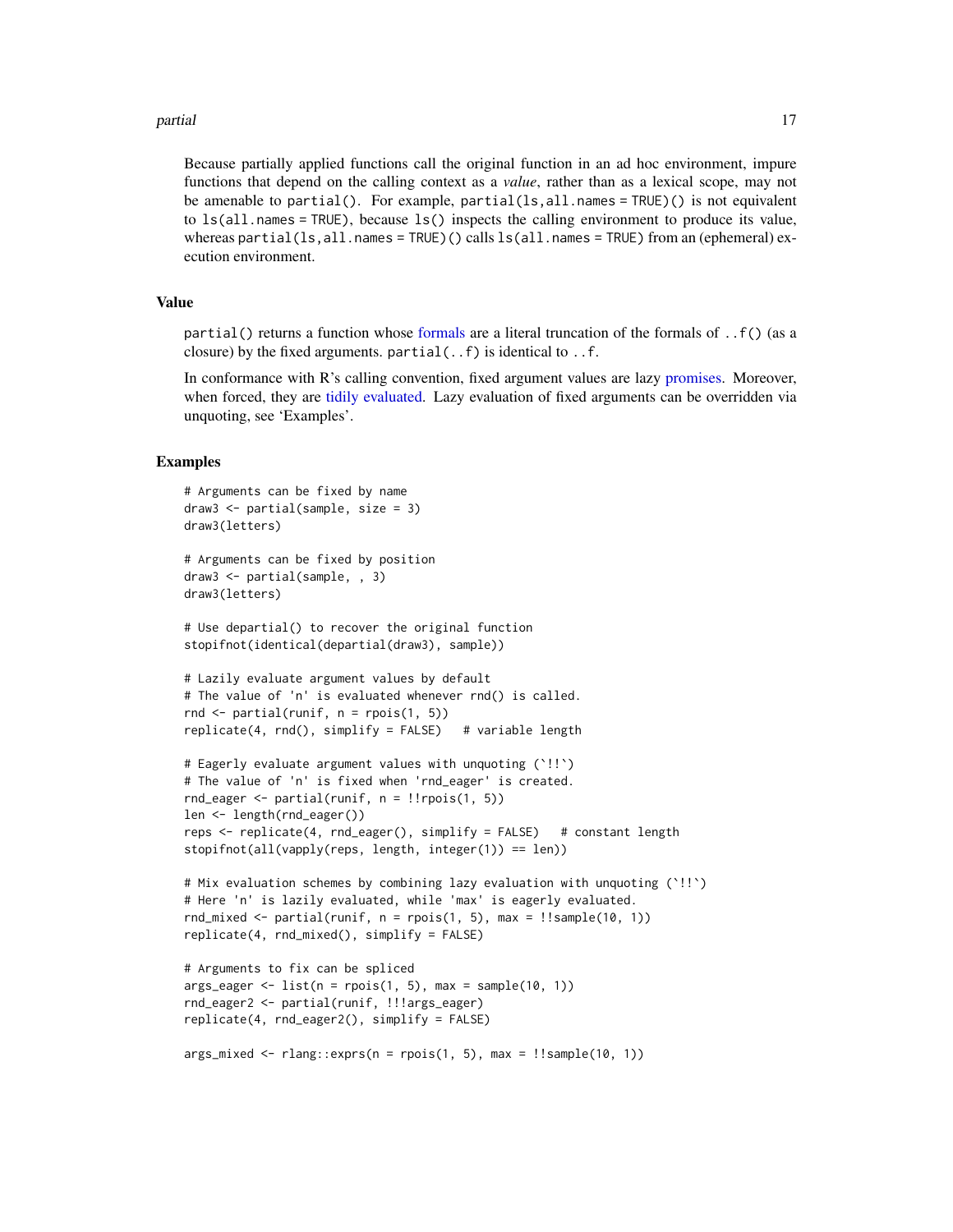```
rnd_mixed2 <- partial(runif, !!!args_mixed)
replicate(4, rnd_mixed2(), simplify = FALSE)
# partial() truncates formals by the fixed arguments
foo <- function(x, y = x, ..., z = "z") NULL
stopifnot(
 identical(
    formals(partial(foo)),
    formals(foo)
 ),
 identical(
    formals(partial(foo, x = 1)),
    formals(function(y = x, ..., z = "z") {})
 ),
 identical(
    formals(partial(foo, x = 1, y = 2)),
    formals(function(..., z = "z") {})
 ),
 identical(
    formals(partial(foo, x = 1, y = 2, z = 3)),
    formals(function(...) {})
 )
\mathcal{L}
```
#### posure *Variable Composite Functions*

#### Description

posure() enables you to create *efficient* variable (i.e., parameterized) [composite functions.](#page-1-1)

For instance, say you have a composite function such as

```
function(..., b = 2, n) {
  (sample %>>>% log(base = b) %>>>% rep(n))(...)
}
# Alternatively, expressed with the magrittr %>%:
function(..., b = 2, n) {
  sample(...) %>% log(base = b) %>% rep(n)
}
```
which varies according to the values of b and n. You can express this more succinctly with posure(), by dropping the placeholder argument  $($ ...'):

```
posure(b = 2, n ~ {
  sample %>>>% log(base = b) %>>>% rep(n)})
```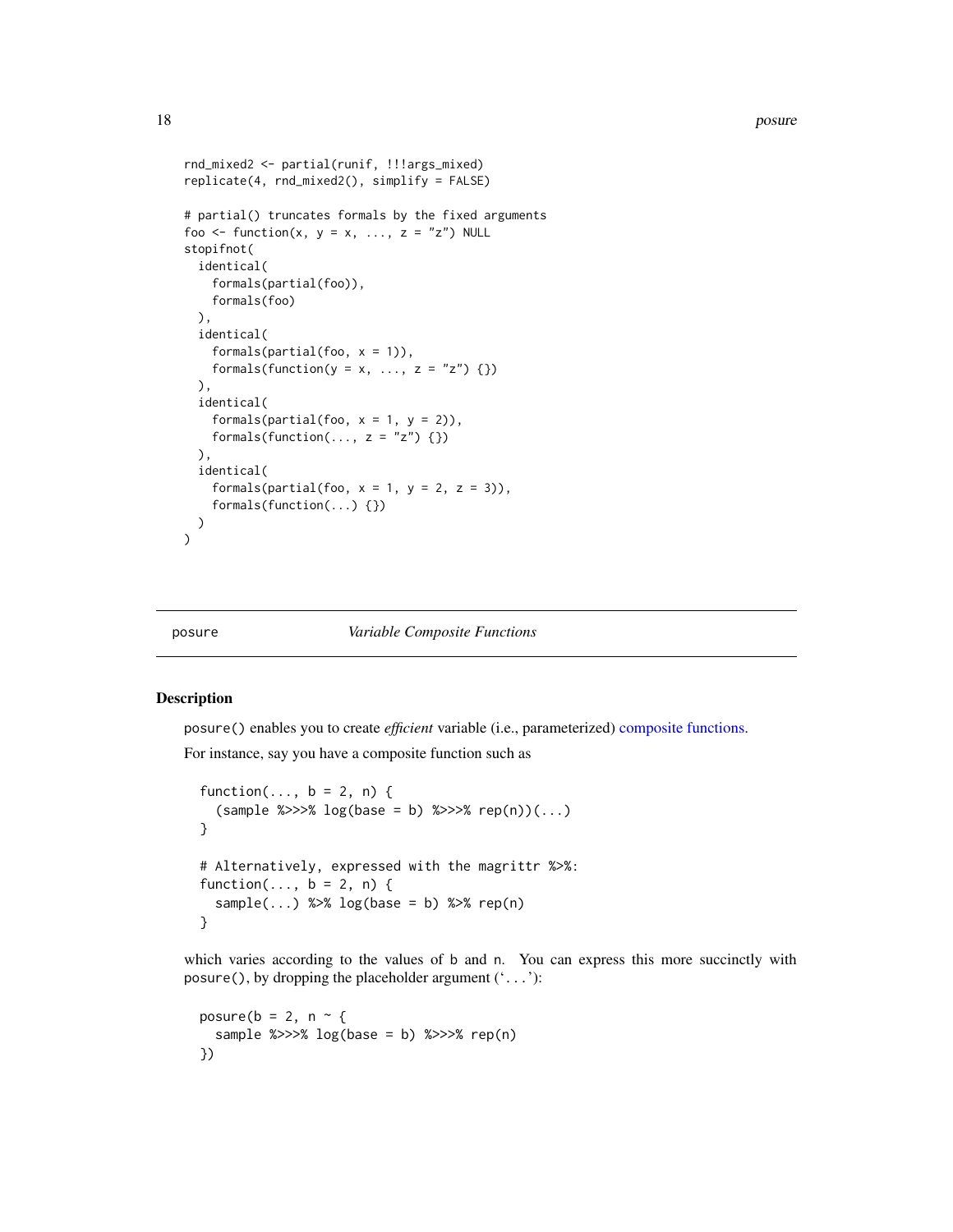#### <span id="page-18-0"></span>posure that the set of the set of the set of the set of the set of the set of the set of the set of the set of the set of the set of the set of the set of the set of the set of the set of the set of the set of the set of t

This creates a function with same [formals](#page-0-0) and return values.

But the posure() version is more efficient because it creates the composite function just *once*, rather than anew with each function call. Morever, it is robuster than the functionally equivalent construction with the **[magrittr](https://cran.r-project.org/package=magrittr)** `%>%` because posure() validates the constituent functions (see 'Examples').

#### Usage

 $posure(..., ..env = parent-frame())$ 

#### Arguments

| $\cdots$ | Function declaration whose body must be a function composition expressed us-                                                                                               |
|----------|----------------------------------------------------------------------------------------------------------------------------------------------------------------------------|
|          | ing $\frac{2}{2}$ $\frac{2}{2}$ . Quasiquotation is supported. The syntax is that of fn() (see 'Func-<br>tion Declarations') except that declaring '' among  is ambiguous. |
| env      | Environment in which to create the function. (You should rarely need to set                                                                                                |
|          | this.)                                                                                                                                                                     |

#### Details

posure() [curries](https://en.wikipedia.org/wiki/Currying) composite functions. However, the main significance of posure() is its efficiency, which is achieved via non-standard scoping semantics (transparent to the caller). posure() creates the given composite function once. When the resulting variable composite function is called, its dependencies are dynamically bound to its localized *lexical* scope, for fast lookup, then removed when the function exits. Thus a posure is a (parameterized) [closure](#page-0-0) that is *partially dynamically scoped*. (This portmanteau is due to [Henry Stanley.](https://github.com/henryaj))

#### Value

Function with [formals](#page-0-0) function (..., <composite\_function\_dependencies>), where <composite\_function\_dependencies> stands for the formals captured by the dots of posure(). In particular, a call of the form

posure(a,  $b =$  value  $\sim$  f(a, b) %>>>% g(a, b))

produces a function with the same formals and return values as

function(...,  $a, b = value$ ) {  $(f(a, b) \nless> \gt;\> \nless g(a, b))$  $(...)$ }

#### See Also

[%>>>%](#page-1-2), [fn\(\)](#page-11-1), [partial\(\)](#page-15-1).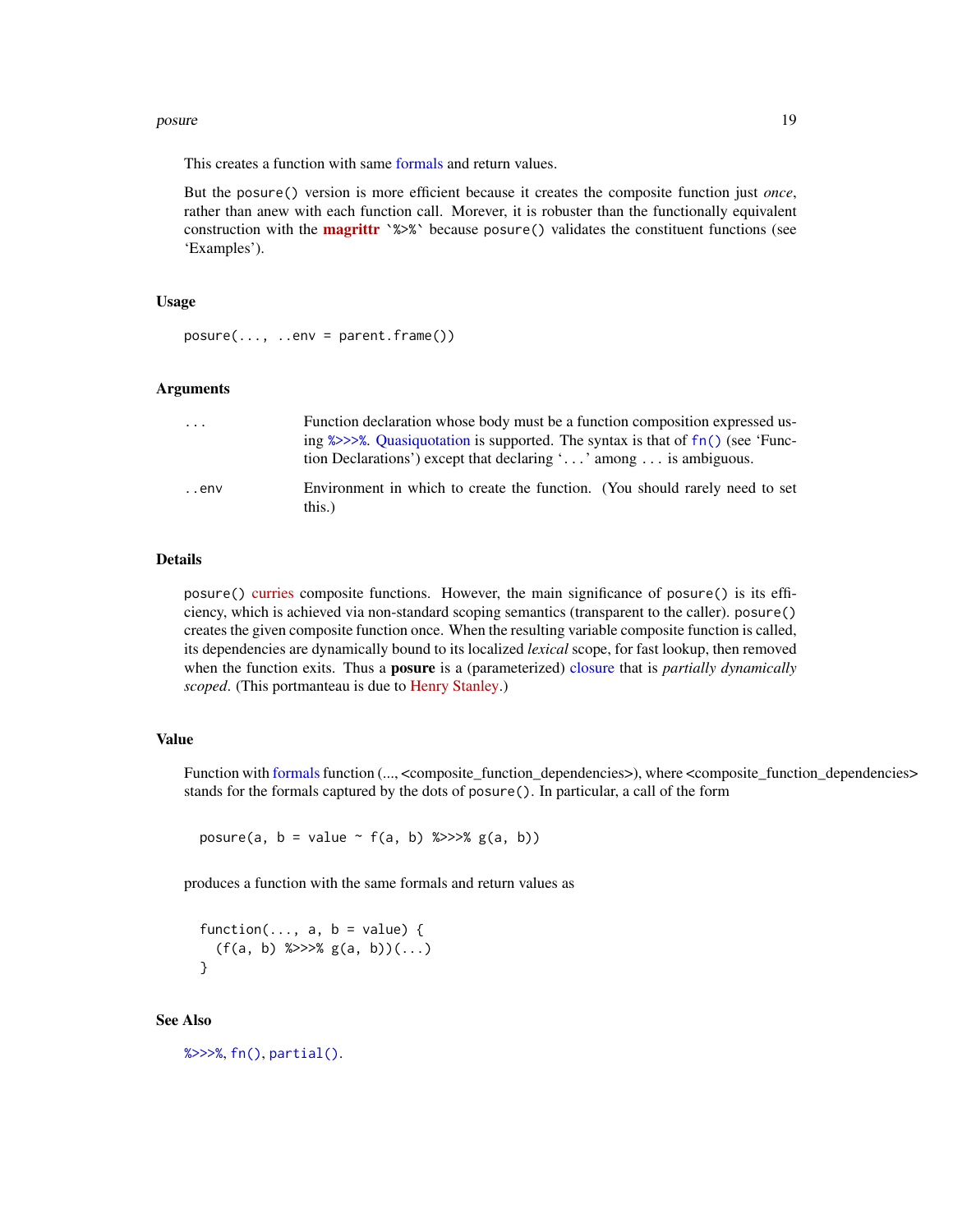```
foo <- posure(b = 2, n \sim {
  sample %>>>% log(base = b) %>>>% rep(n)})
# A posure is a composite function with dependencies:
foo
set.seed(1)
foo(2^*(1:10), size = 2, n = 3)
#> [1] 3 4 3 4 3 4
set.seed(1)
rep(log(sample(2^(1:10), size = 2), base = 2), 3)#> [1] 3 4 3 4 3 4
# However, a 'posure()' does the composition upfront, so it is faster
# than the equivalent function defined using the magrittr pipe:
library(magrittr) # Provides the pipe %>%
foo_pipe <- function(..., b = 2, n) {
 sample(...) %>% log(base = b) %>% rep(n)
}
set.seed(1)
foo_pipe(2^*(1:10), size = 2, n = 3)
#> [1] 3 4 3 4 3 4
# Moreover, posures are safer than functions defined using the pipe,
# because '%>>>%' validates constituent functions:
try(posure(b = 2, n - log(Base = b) %>>> % rep(n)))# Error: unused argument (Base = b)
try(posure(b = 2 \sim my\_sample %>>> % log(base = b)))# Error: object 'my_sample' not found
```